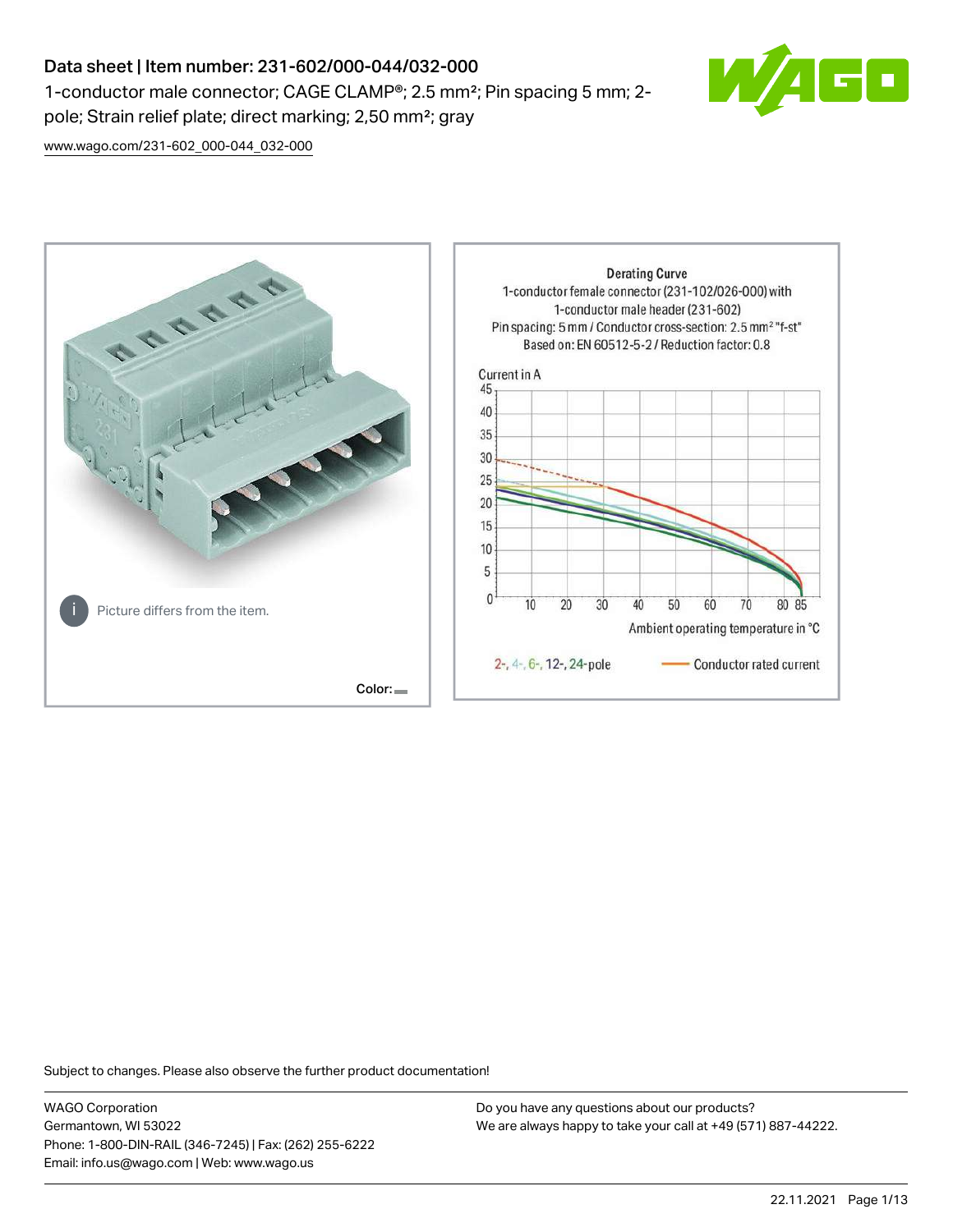



```
L = (pole no. -1) x pin spacing +8.2 mm
```
 $L_1 = L - 1.7$  mm

```
L_2 = L - 1.2 mm
```
### Item description

- $\blacksquare$ Universal connection for all conductor types
- Easy cable pre-assembly and on-unit wiring via vertical and horizontal CAGE CLAMP<sup>®</sup> actuation  $\blacksquare$
- $\blacksquare$ For wire-to-wire and board-to-wire connections
- $\blacksquare$ Versions available with snap-in mounting feet or flanges for panel or through-panel mounting

Subject to changes. Please also observe the further product documentation!

WAGO Corporation Germantown, WI 53022 Phone: 1-800-DIN-RAIL (346-7245) | Fax: (262) 255-6222 Email: info.us@wago.com | Web: www.wago.us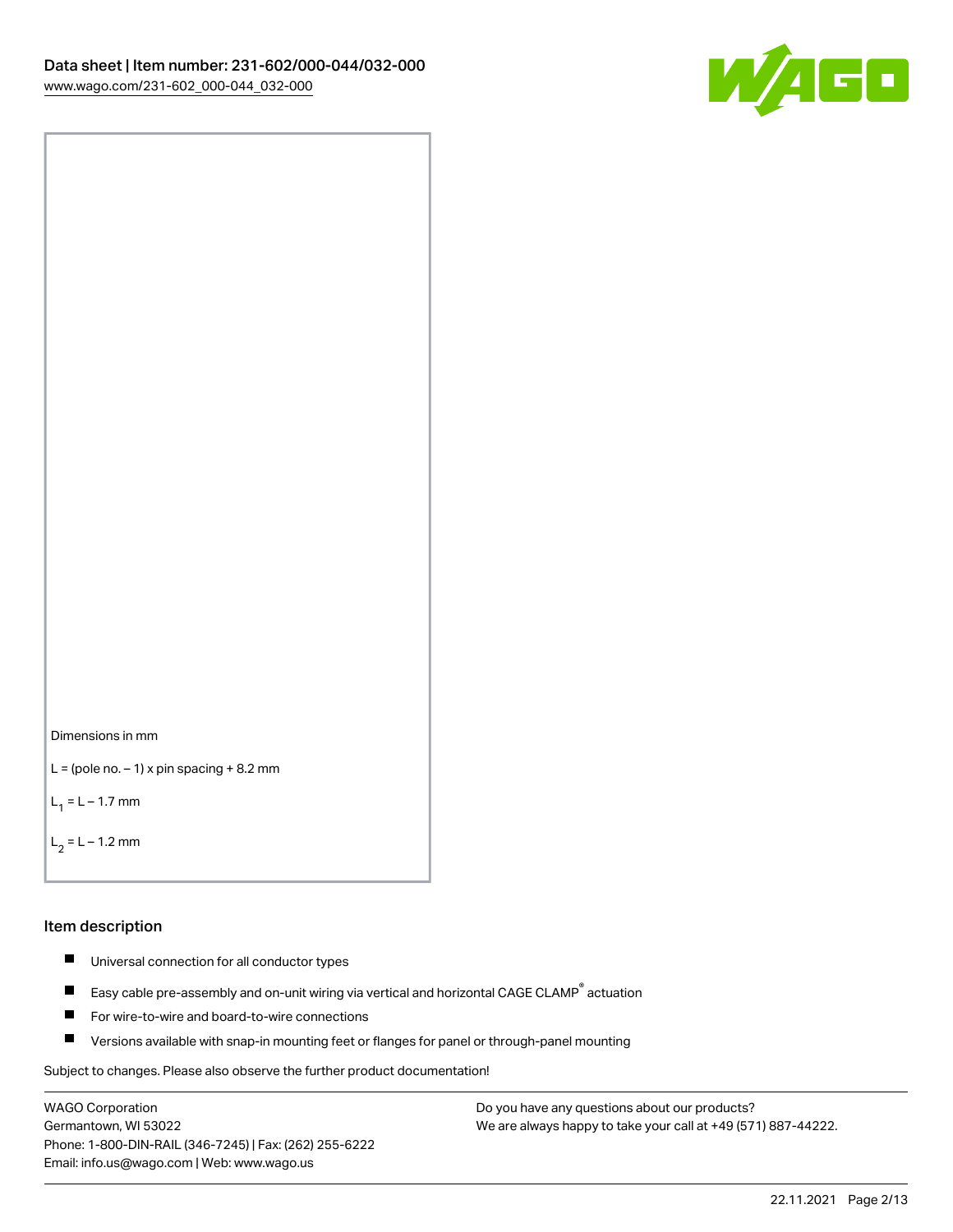

 $\blacksquare$ With coding fingers

### Data Notes

| Safety information 1 | The MCS-MULTI CONNECTION SYSTEM includes connectors<br>without breaking capacity in accordance with DIN EN 61984. When<br>used as intended, these connectors must not be connected<br>/disconnected when live or under load. The circuit design should<br>ensure header pins, which can be touched, are not live when<br>unmated. |
|----------------------|-----------------------------------------------------------------------------------------------------------------------------------------------------------------------------------------------------------------------------------------------------------------------------------------------------------------------------------|
| Variants:            | Other pole numbers<br>Gold-plated or partially gold-plated contact surfaces<br>Other versions (or variants) can be requested from WAGO Sales or<br>configured at https://configurator.wago.com/                                                                                                                                   |

# Electrical data

# IEC Approvals

| Ratings per                 | IEC/EN 60664-1                                            |
|-----------------------------|-----------------------------------------------------------|
| Rated voltage (III / 3)     | 320 V                                                     |
| Rated surge voltage (III/3) | 4 <sub>k</sub> V                                          |
| Rated voltage (III/2)       | 320 V                                                     |
| Rated surge voltage (III/2) | 4 <sub>kV</sub>                                           |
| Nominal voltage (II/2)      | 630 V                                                     |
| Rated surge voltage (II/2)  | 4 <sub>k</sub> V                                          |
| Rated current               | 12A                                                       |
| Legend (ratings)            | (III / 2) ≙ Overvoltage category III / Pollution degree 2 |

# UL Approvals

| Approvals per                  | UL 1059 |
|--------------------------------|---------|
| Rated voltage UL (Use Group B) | 300 V   |
| Rated current UL (Use Group B) | 15 A    |
| Rated voltage UL (Use Group D) | 300 V   |
| Rated current UL (Use Group D) | 10 A    |

# Ratings per UL

| Rated voltage UL 1977 | 600 V |
|-----------------------|-------|
| Rated current UL 1977 | 15 A  |

Subject to changes. Please also observe the further product documentation!

| WAGO Corporation                                       | Do you have any questions about our products?                 |
|--------------------------------------------------------|---------------------------------------------------------------|
| Germantown. WI 53022                                   | We are always happy to take your call at +49 (571) 887-44222. |
| Phone: 1-800-DIN-RAIL (346-7245)   Fax: (262) 255-6222 |                                                               |
| Email: info.us@wago.com   Web: www.wago.us             |                                                               |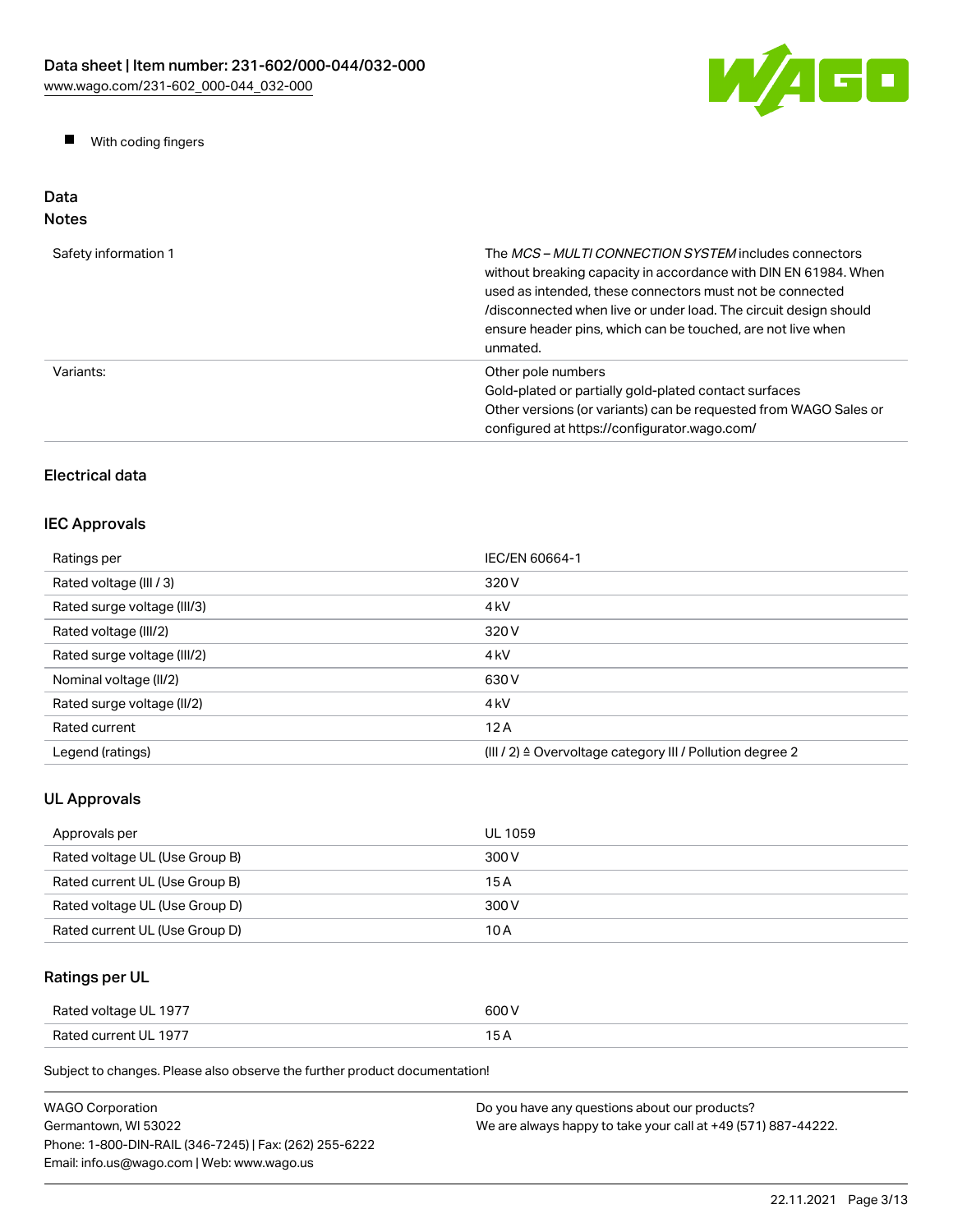

# CSA Approvals

| Approvals per                   | CSA   |
|---------------------------------|-------|
| Rated voltage CSA (Use Group B) | 300 V |
| Rated current CSA (Use Group B) | 15 A  |
| Rated voltage CSA (Use Group D) | 300 V |
| Rated current CSA (Use Group D) | 10 A  |

## Connection data

| Total number of potentials |  |
|----------------------------|--|
| Number of connection types |  |
| Number of levels           |  |

# Connection 1

| Connection technology                             | CAGE CLAMP <sup>®</sup>                 |
|---------------------------------------------------|-----------------------------------------|
| Actuation type                                    | Operating tool                          |
| Solid conductor                                   | $0.082.5$ mm <sup>2</sup> / 28  12 AWG  |
| Fine-stranded conductor                           | $0.08$ 2.5 mm <sup>2</sup> / 28  12 AWG |
| Fine-stranded conductor; with insulated ferrule   | $0.251.5$ mm <sup>2</sup>               |
| Fine-stranded conductor; with uninsulated ferrule | $0.252.5$ mm <sup>2</sup>               |
| Strip length                                      | 89 mm / 0.31  0.35 inch                 |
| Number of poles                                   | $\overline{2}$                          |
| Conductor entry direction to mating direction     | 0°                                      |
|                                                   |                                         |

# Physical data

| Pin spacing | 5 mm / 0.197 inch    |
|-------------|----------------------|
| Width       | 13.2 mm / 0.52 inch  |
| Height      | 14.3 mm / 0.563 inch |
| Depth       | 57.5 mm / 2.264 inch |

## Plug-in connection

| Contact type (pluggable connector) | Male connector/plug |
|------------------------------------|---------------------|
| Connector (connection type)        | for conductor       |
| Mismating protection               | No                  |
| Locking of plug-in connection      | Without             |

Subject to changes. Please also observe the further product documentation! Material data

| <b>WAGO Corporation</b>                                | Do you have any questions about our products?                 |
|--------------------------------------------------------|---------------------------------------------------------------|
| Germantown, WI 53022                                   | We are always happy to take your call at +49 (571) 887-44222. |
| Phone: 1-800-DIN-RAIL (346-7245)   Fax: (262) 255-6222 |                                                               |
| Email: info.us@wago.com   Web: www.wago.us             |                                                               |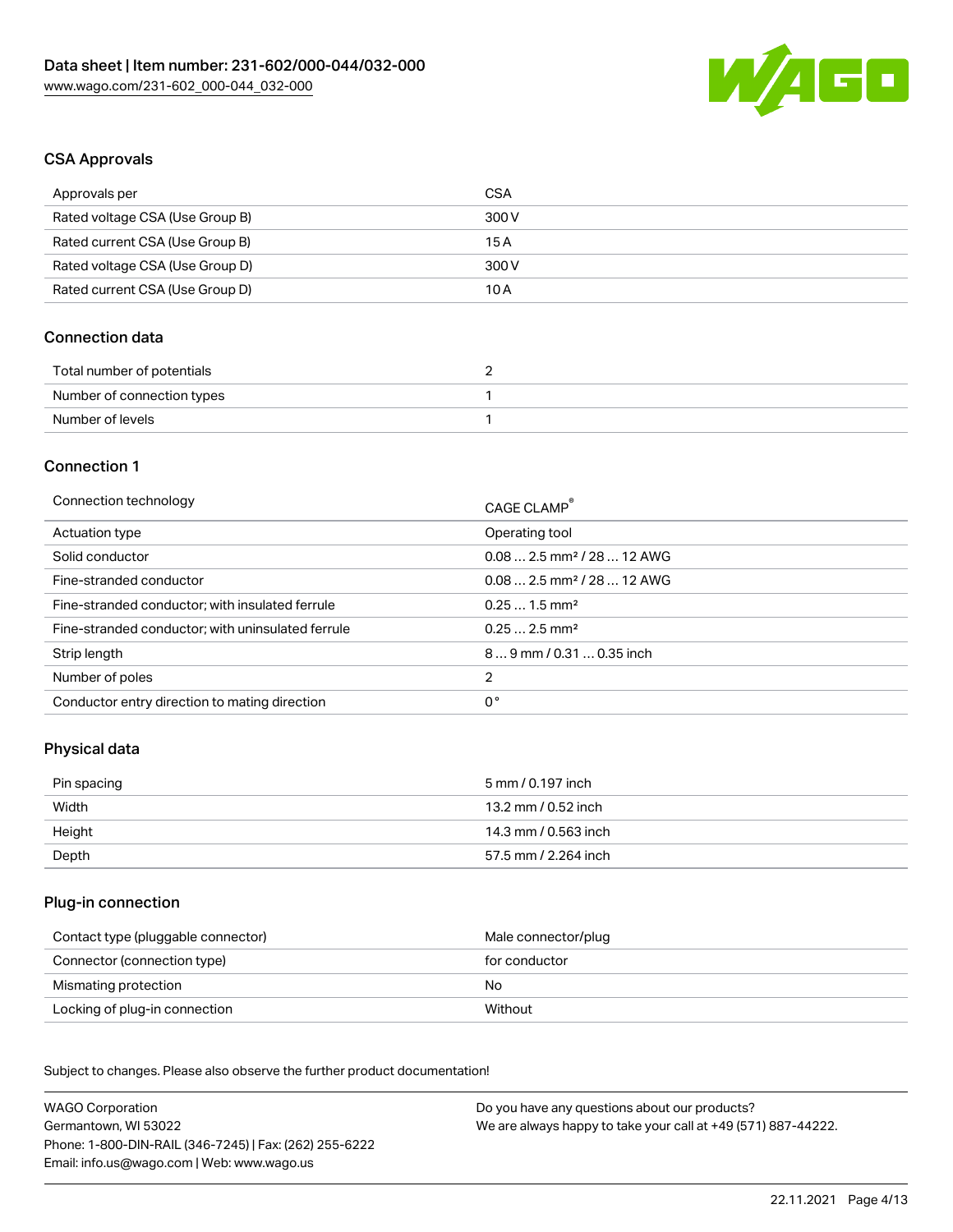

# Material data

| Color                       | gray                                   |
|-----------------------------|----------------------------------------|
| Material group              |                                        |
| Insulation material         | Polyamide (PA66)                       |
| Flammability class per UL94 | V <sub>0</sub>                         |
| Clamping spring material    | Chrome nickel spring steel (CrNi)      |
| Contact material            | Electrolytic copper (E <sub>Cu</sub> ) |
| Contact plating             | tin-plated                             |
| Fire load                   | 0.082 MJ                               |
| Weight                      | 3.9g                                   |

#### Environmental requirements

| Limit temperature range | . +100 °C<br>$-60$ |
|-------------------------|--------------------|
|-------------------------|--------------------|

## Commercial data

| Product Group         | 3 (Multi Conn. System) |
|-----------------------|------------------------|
| PU (SPU)              | 50 Stück               |
| Packaging type        | box                    |
| Country of origin     | DE                     |
| <b>GTIN</b>           | 4044918278973          |
| Customs tariff number | 85366990990            |

### Approvals / Certificates

## Country specific Approvals

|      |                          |                                 | Certificate |
|------|--------------------------|---------------------------------|-------------|
| Logo | Approval                 | <b>Additional Approval Text</b> | name        |
|      | <b>CSA</b>               | C <sub>22.2</sub>               | 1466354     |
| Æ    | DEKRA Certification B.V. |                                 |             |

#### Counterpart

w



Item no.231-102/026-000

Female plug; 2-pole; 12 AWG max; pin spacing 5 mm; 1 conductor per pole; gray [www.wago.com/231-102/026-000](https://www.wago.com/231-102/026-000)

Item no.232-132

Subject to changes. Please also observe the further product documentation!

WAGO Corporation Germantown, WI 53022 Phone: 1-800-DIN-RAIL (346-7245) | Fax: (262) 255-6222 Email: info.us@wago.com | Web: www.wago.us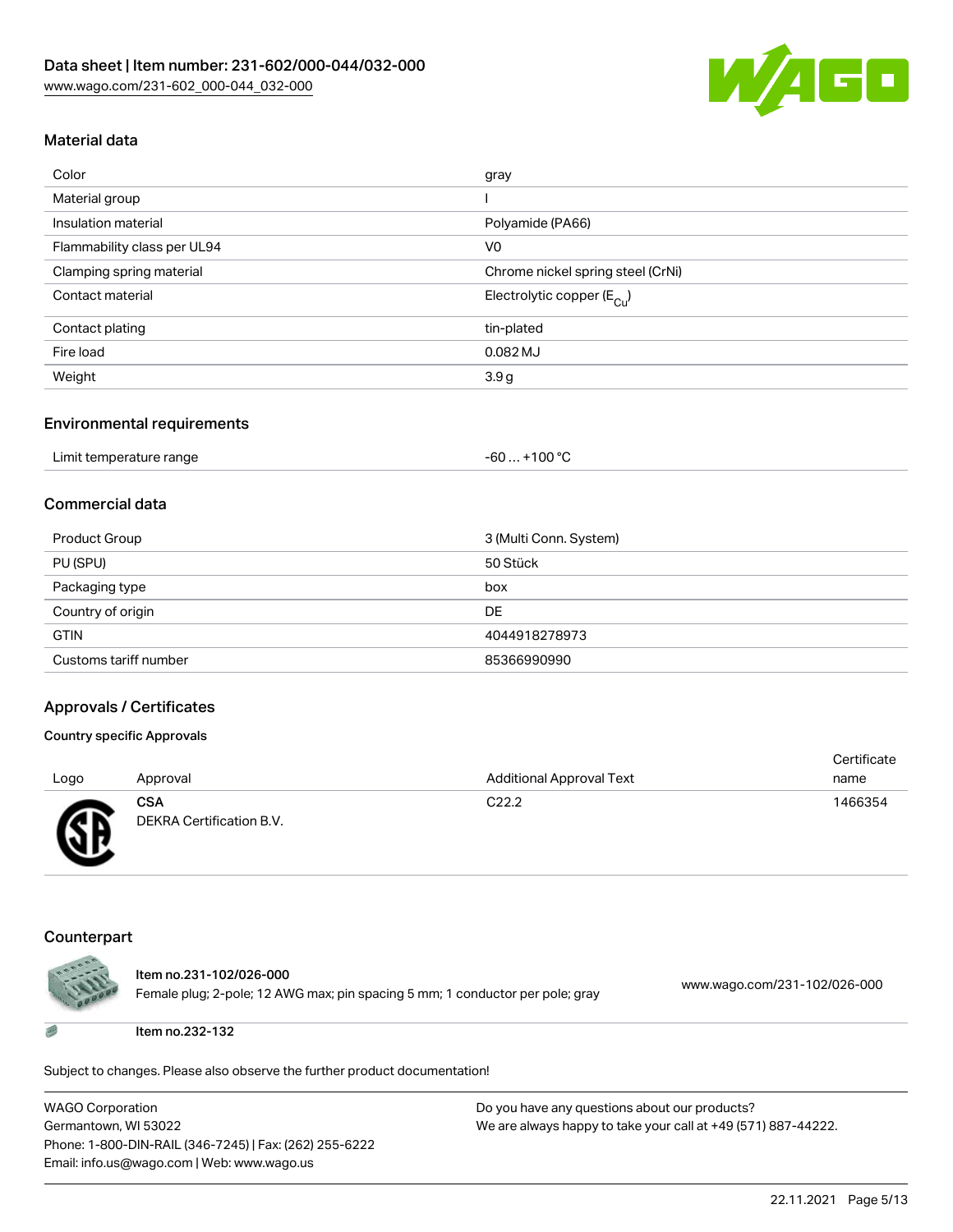

THT female header; straight; Pin spacing 5 mm; 2-pole; 0.6 x 1.0 mm solder pin; gray [www.wago.com/232-132](https://www.wago.com/232-132)

Item no.232-232

THT female header; angled; Pin spacing 5 mm; 2-pole; 0.6 x 1.0 mm solder pin; gray [www.wago.com/232-232](https://www.wago.com/232-232)

# Optional accessories

| <b>Tools</b>      |                                                                                             |                      |  |  |  |
|-------------------|---------------------------------------------------------------------------------------------|----------------------|--|--|--|
|                   | Operating tool                                                                              |                      |  |  |  |
|                   | Item no.: 209-130                                                                           |                      |  |  |  |
|                   | Operating tool; suitable for 264, 280 and 281 Series; 1-way; of insulating material; white  | www.wago.com/209-130 |  |  |  |
|                   | Item no.: 209-132                                                                           |                      |  |  |  |
|                   | Operating tool; for connecting comb-style jumper bar; 2-way; of insulating material         | www.wago.com/209-132 |  |  |  |
|                   | Item no.: 231-159                                                                           | www.wago.com/231-159 |  |  |  |
|                   | Operating tool; natural                                                                     |                      |  |  |  |
|                   | Item no.: 210-250                                                                           |                      |  |  |  |
|                   | Operating tool; for MCS MINI & MIDI with CAGE CLAMP <sup>®</sup> connection; red            | www.wago.com/210-250 |  |  |  |
|                   | Item no.: 231-231                                                                           |                      |  |  |  |
|                   | Combination operating tool; red                                                             | www.wago.com/231-231 |  |  |  |
|                   | Item no.: 210-657                                                                           | www.wago.com/210-657 |  |  |  |
|                   | Operating tool; Blade: 3.5 x 0.5 mm; with a partially insulated shaft; short; multicoloured |                      |  |  |  |
|                   | Item no.: 210-720                                                                           | www.wago.com/210-720 |  |  |  |
|                   | Operating tool; Blade: 3.5 x 0.5 mm; with a partially insulated shaft; multicoloured        |                      |  |  |  |
| Item no.: 231-131 |                                                                                             |                      |  |  |  |
|                   | Operating tool; made of insulating material; 1-way; loose; white                            | www.wago.com/231-131 |  |  |  |
|                   | Item no.: 231-291                                                                           |                      |  |  |  |
|                   | Operating tool; made of insulating material; 1-way; loose; red                              | www.wago.com/231-291 |  |  |  |
|                   |                                                                                             |                      |  |  |  |
|                   | Item no.: 280-432                                                                           | www.wago.com/280-432 |  |  |  |
|                   | Operating tool; made of insulating material; 2-way; white                                   |                      |  |  |  |
|                   | Item no.: 280-434                                                                           | www.wago.com/280-434 |  |  |  |
|                   | Operating tool; made of insulating material; 4-way                                          |                      |  |  |  |
|                   | Item no.: 280-437                                                                           | www.wago.com/280-437 |  |  |  |
|                   | Operating tool; made of insulating material; 7-way                                          |                      |  |  |  |
|                   | Item no.: 280-440                                                                           | www.wago.com/280-440 |  |  |  |
|                   | Operating tool; made of insulating material; 10-way                                         |                      |  |  |  |

Subject to changes. Please also observe the further product documentation!

WAGO Corporation Germantown, WI 53022 Phone: 1-800-DIN-RAIL (346-7245) | Fax: (262) 255-6222 Email: info.us@wago.com | Web: www.wago.us Do you have any questions about our products? We are always happy to take your call at +49 (571) 887-44222.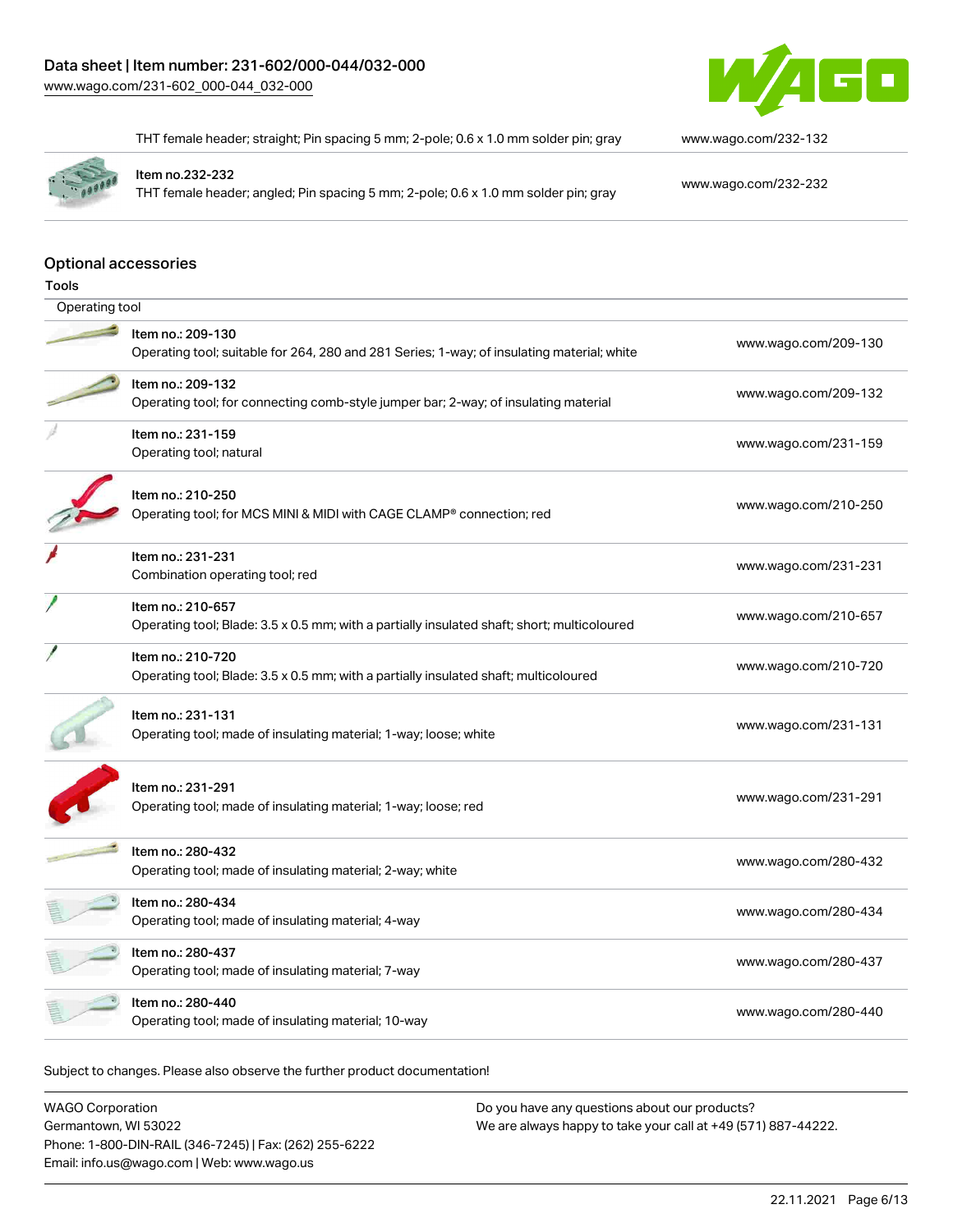# Data sheet | Item number: 231-602/000-044/032-000

[www.wago.com/231-602\\_000-044\\_032-000](http://www.wago.com/231-602_000-044_032-000)



|                       | Item no.: 280-435<br>Operating tool; made of insulating material; 5-way; gray                                                                                                                  | www.wago.com/280-435             |
|-----------------------|------------------------------------------------------------------------------------------------------------------------------------------------------------------------------------------------|----------------------------------|
|                       | Item no.: 280-436<br>Operating tool; made of insulating material; 6-way                                                                                                                        | www.wago.com/280-436             |
|                       | Item no.: 280-438<br>Operating tool; made of insulating material; 8-way                                                                                                                        | www.wago.com/280-438             |
|                       | Item no.: 280-433<br>Operating tool; made of insulating material; 3-way                                                                                                                        | www.wago.com/280-433             |
| Coding                |                                                                                                                                                                                                |                                  |
| Coding                |                                                                                                                                                                                                |                                  |
|                       | Item no.: 231-129<br>Coding key; snap-on type; light gray                                                                                                                                      | www.wago.com/231-129             |
| Strain relief         |                                                                                                                                                                                                |                                  |
| Strain relief housing |                                                                                                                                                                                                |                                  |
|                       | Item no.: 232-602<br>Strain relief housing; gray                                                                                                                                               | www.wago.com/232-602             |
| Cover                 |                                                                                                                                                                                                |                                  |
| Cover                 |                                                                                                                                                                                                |                                  |
|                       | Item no.: 231-668<br>Lockout caps; for covering unused clamping units; gray                                                                                                                    | www.wago.com/231-668             |
| Jumpers               |                                                                                                                                                                                                |                                  |
| Jumper                |                                                                                                                                                                                                |                                  |
|                       | ltem no.: 231-905<br>Jumper; for conductor entry; 5-way; insulated; gray                                                                                                                       | www.wago.com/231-905             |
|                       | Item no.: 231-903<br>Jumper; for conductor entry; 3-way; insulated; gray                                                                                                                       | www.wago.com/231-903             |
|                       | Item no.: 231-907<br>Jumper; for conductor entry; 7-way; insulated; gray                                                                                                                       | www.wago.com/231-907             |
|                       | Item no.: 231-910<br>Jumper; for conductor entry; 10-way; insulated; gray                                                                                                                      | www.wago.com/231-910             |
|                       | Item no.: 231-902<br>Jumper; for conductor entry; 2-way; insulated; gray                                                                                                                       | www.wago.com/231-902             |
| Marking accessories   |                                                                                                                                                                                                |                                  |
| Marking strip         |                                                                                                                                                                                                |                                  |
|                       | Item no.: 210-331/500-103<br>Marking strips; as a DIN A4 sheet; MARKED; 1-12 (300x); Height of marker strip: 2.3 mm/0.091 in; Strip<br>length 182 mm; Horizontal marking; Self-adhesive; white | www.wago.com/210-331<br>/500-103 |
|                       | Subject to changes. Please also observe the further product documentation!                                                                                                                     |                                  |

WAGO Corporation Germantown, WI 53022 Phone: 1-800-DIN-RAIL (346-7245) | Fax: (262) 255-6222 Email: info.us@wago.com | Web: www.wago.us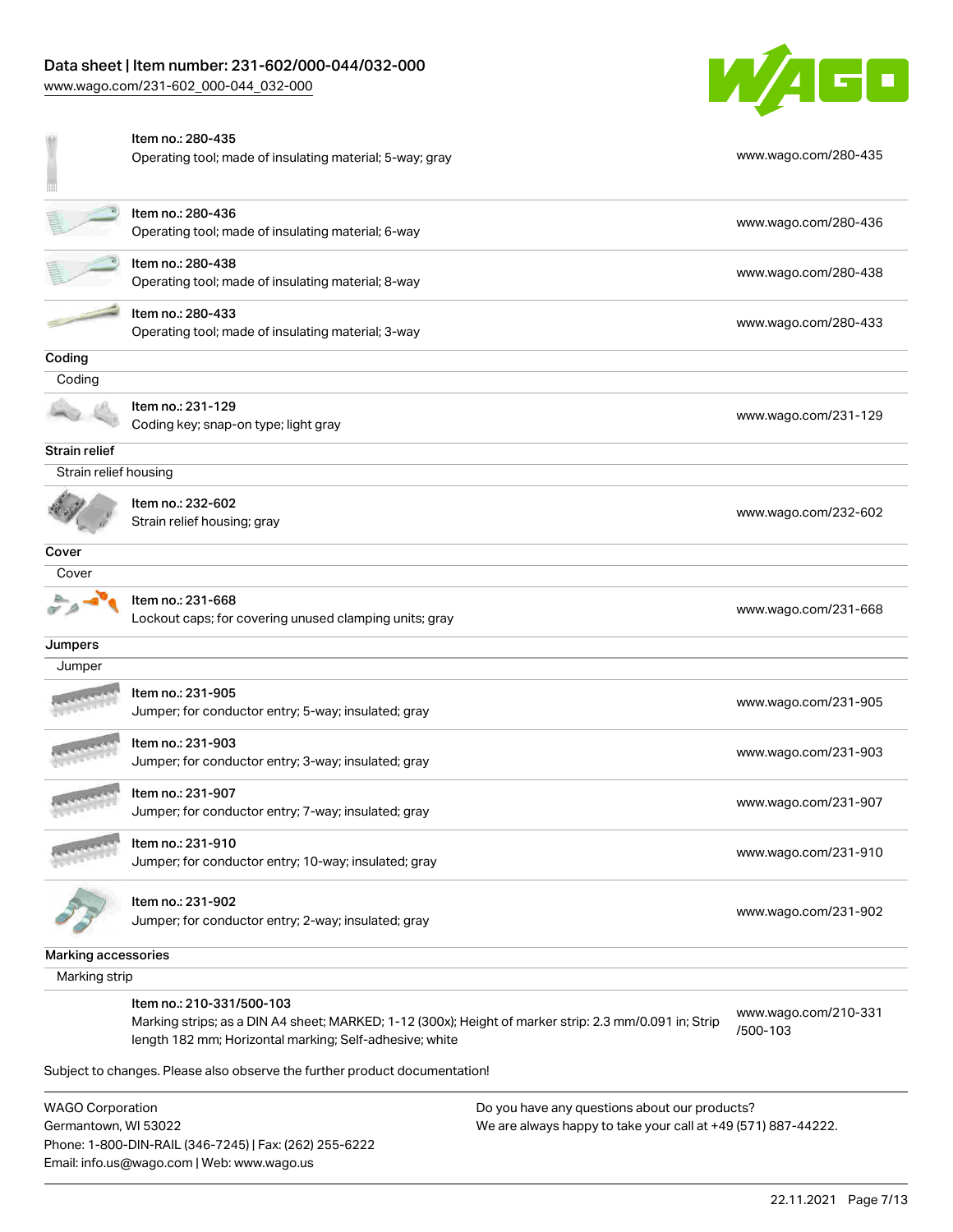[www.wago.com/231-602\\_000-044\\_032-000](http://www.wago.com/231-602_000-044_032-000)



|          | Item no.: 210-331/500-104<br>Marking strips; as a DIN A4 sheet; MARKED; 13-24 (300x); Height of marker strip: 2.3 mm/0.091 in; Strip<br>length 182 mm; Horizontal marking; Self-adhesive; white | www.wago.com/210-331<br>/500-104 |
|----------|-------------------------------------------------------------------------------------------------------------------------------------------------------------------------------------------------|----------------------------------|
|          | Item no.: 210-332/500-202<br>Marking strips; as a DIN A4 sheet; MARKED; 1-16 (160x); Height of marker strip: 3 mm; Strip length 182<br>mm; Horizontal marking; Self-adhesive; white             | www.wago.com/210-332<br>/500-202 |
|          | Item no.: 210-332/500-206<br>Marking strips; as a DIN A4 sheet; MARKED; 33-48 (160x); Height of marker strip: 3 mm; Strip length<br>182 mm; Horizontal marking; Self-adhesive; white            | www.wago.com/210-332<br>/500-206 |
|          | Item no.: 210-332/500-205<br>Marking strips; as a DIN A4 sheet; MARKED; 1-32 (80x); Height of marker strip: 3 mm; Strip length 182<br>mm; Horizontal marking; Self-adhesive; white              | www.wago.com/210-332<br>/500-205 |
|          | Item no.: 210-332/500-204<br>Marking strips; as a DIN A4 sheet; MARKED; 17-32 (160x); Height of marker strip: 3 mm; Strip length<br>182 mm; Horizontal marking; Self-adhesive; white            | www.wago.com/210-332<br>/500-204 |
| Ferrules |                                                                                                                                                                                                 |                                  |
| Ferrule  |                                                                                                                                                                                                 |                                  |
|          | Item no.: 216-101<br>Ferrule; Sleeve for 0.5 mm <sup>2</sup> / AWG 22; uninsulated; electro-tin plated; silver-colored                                                                          | www.wago.com/216-101             |
|          | Item no.: 216-104<br>Ferrule; Sleeve for 1.5 mm <sup>2</sup> / AWG 16; uninsulated; electro-tin plated; silver-colored                                                                          | www.wago.com/216-104             |
|          | Item no.: 216-106<br>Ferrule; Sleeve for 2.5 mm <sup>2</sup> / AWG 14; uninsulated; electro-tin plated; silver-colored                                                                          | www.wago.com/216-106             |
|          | Item no.: 216-102<br>Ferrule; Sleeve for 0.75 mm <sup>2</sup> / AWG 20; uninsulated; electro-tin plated; silver-colored                                                                         | www.wago.com/216-102             |
|          | Item no.: 216-103<br>Ferrule; Sleeve for 1 mm <sup>2</sup> / AWG 18; uninsulated; electro-tin plated                                                                                            | www.wago.com/216-103             |
|          | Item no.: 216-123<br>Ferrule; Sleeve for 1 mm <sup>2</sup> / AWG 18; uninsulated; electro-tin plated; silver-colored                                                                            | www.wago.com/216-123             |
|          | Item no.: 216-122<br>Ferrule; Sleeve for 0.75 mm <sup>2</sup> / AWG 20; uninsulated; electro-tin plated; silver-colored                                                                         | www.wago.com/216-122             |
|          | Item no.: 216-124<br>Ferrule; Sleeve for 1.5 mm <sup>2</sup> / AWG 16; uninsulated; electro-tin plated                                                                                          | www.wago.com/216-124             |
|          | Item no.: 216-142<br>Ferrule; Sleeve for 0.75 mm <sup>2</sup> / 18 AWG; uninsulated; electro-tin plated; electrolytic copper; gastight<br>crimped; acc. to DIN 46228, Part 1/08.92              | www.wago.com/216-142             |
|          | Item no.: 216-132<br>Ferrule; Sleeve for 0.34 mm <sup>2</sup> / AWG 24; uninsulated; electro-tin plated                                                                                         | www.wago.com/216-132             |
|          |                                                                                                                                                                                                 |                                  |

Subject to changes. Please also observe the further product documentation!

WAGO Corporation Germantown, WI 53022 Phone: 1-800-DIN-RAIL (346-7245) | Fax: (262) 255-6222 Email: info.us@wago.com | Web: www.wago.us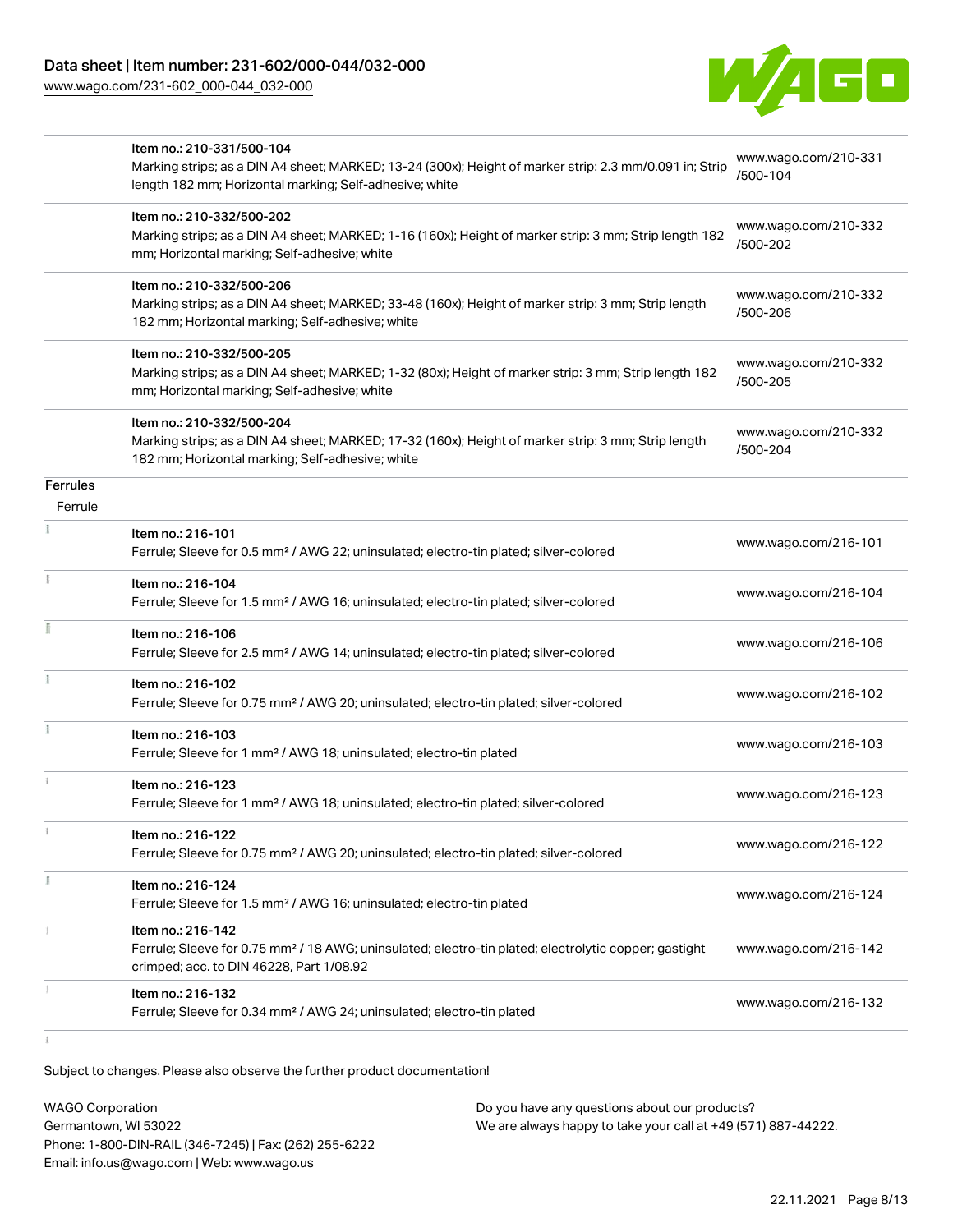# Data sheet | Item number: 231-602/000-044/032-000

[www.wago.com/231-602\\_000-044\\_032-000](http://www.wago.com/231-602_000-044_032-000)



| <b>WAGO Corporation</b><br>Do you have any questions about our products?                                                                                                                                                                      |                      |
|-----------------------------------------------------------------------------------------------------------------------------------------------------------------------------------------------------------------------------------------------|----------------------|
| Item no.: 216-243<br>Ferrule; Sleeve for 1 mm <sup>2</sup> / AWG 18; insulated; electro-tin plated; electrolytic copper; gastight crimped; www.wago.com/216-243<br>Subject to changes. Please also observe the further product documentation! |                      |
| Item no.: 216-224<br>Ferrule; Sleeve for 1.5 mm <sup>2</sup> / AWG 16; insulated; electro-tin plated; black                                                                                                                                   | www.wago.com/216-224 |
| Item no.: 216-221<br>Ferrule; Sleeve for 0.5 mm <sup>2</sup> / 20 AWG; insulated; electro-tin plated; white                                                                                                                                   | www.wago.com/216-221 |
| Item no.: 216-222<br>Ferrule; Sleeve for 0.75 mm <sup>2</sup> / 18 AWG; insulated; electro-tin plated; gray                                                                                                                                   | www.wago.com/216-222 |
| Item no.: 216-242<br>Ferrule; Sleeve for 0.75 mm <sup>2</sup> / 18 AWG; insulated; electro-tin plated; electrolytic copper; gastight<br>crimped; acc. to DIN 46228, Part 4/09.90; gray                                                        | www.wago.com/216-242 |
| Item no.: 216-241<br>Ferrule; Sleeve for 0.5 mm <sup>2</sup> / 20 AWG; insulated; electro-tin plated; electrolytic copper; gastight<br>crimped; acc. to DIN 46228, Part 4/09.90; white                                                        | www.wago.com/216-241 |
| Item no.: 216-223<br>Ferrule; Sleeve for 1 mm <sup>2</sup> / AWG 18; insulated; electro-tin plated; red                                                                                                                                       | www.wago.com/216-223 |
| Item no.: 216-201<br>Ferrule; Sleeve for 0.5 mm <sup>2</sup> / 20 AWG; insulated; electro-tin plated; white                                                                                                                                   | www.wago.com/216-201 |
| Item no.: 216-144<br>Ferrule; Sleeve for 1.5 mm <sup>2</sup> / AWG 16; uninsulated; electro-tin plated; electrolytic copper; gastight<br>crimped; acc. to DIN 46228, Part 1/08.92; silver-colored                                             | www.wago.com/216-144 |
| Item no.: 216-204<br>Ferrule; Sleeve for 1.5 mm <sup>2</sup> / AWG 16; insulated; electro-tin plated; black                                                                                                                                   | www.wago.com/216-204 |
| Item no.: 216-151<br>Ferrule; Sleeve for 0.25 mm <sup>2</sup> / AWG 24; uninsulated; electro-tin plated                                                                                                                                       | www.wago.com/216-151 |
| Item no.: 216-202<br>Ferrule; Sleeve for 0.75 mm <sup>2</sup> / 18 AWG; insulated; electro-tin plated; gray                                                                                                                                   | www.wago.com/216-202 |
| Item no.: 216-203<br>Ferrule; Sleeve for 1 mm <sup>2</sup> / AWG 18; insulated; electro-tin plated; red                                                                                                                                       | www.wago.com/216-203 |
| Item no.: 216-152<br>Ferrule; Sleeve for 0.34 mm <sup>2</sup> / AWG 24; uninsulated; electro-tin plated                                                                                                                                       | www.wago.com/216-152 |
| Item no.: 216-141<br>Ferrule; Sleeve for 0.5 mm <sup>2</sup> / 20 AWG; uninsulated; electro-tin plated; electrolytic copper; gastight<br>crimped; acc. to DIN 46228, Part 1/08.92                                                             | www.wago.com/216-141 |
| Item no.: 216-131<br>Ferrule; Sleeve for 0.25 mm <sup>2</sup> / AWG 24; uninsulated; electro-tin plated; silver-colored                                                                                                                       | www.wago.com/216-131 |
| Item no.: 216-143<br>Ferrule; Sleeve for 1 mm <sup>2</sup> / AWG 18; uninsulated; electro-tin plated; electrolytic copper; gastight<br>crimped; acc. to DIN 46228, Part 1/08.92                                                               | www.wago.com/216-143 |
| Item no.: 216-121<br>Ferrule; Sleeve for 0.5 mm <sup>2</sup> / AWG 22; uninsulated; electro-tin plated; silver-colored                                                                                                                        | www.wago.com/216-121 |

Germantown, WI 53022 Phone: 1-800-DIN-RAIL (346-7245) | Fax: (262) 255-6222 Email: info.us@wago.com | Web: www.wago.us

We are always happy to take your call at +49 (571) 887-44222.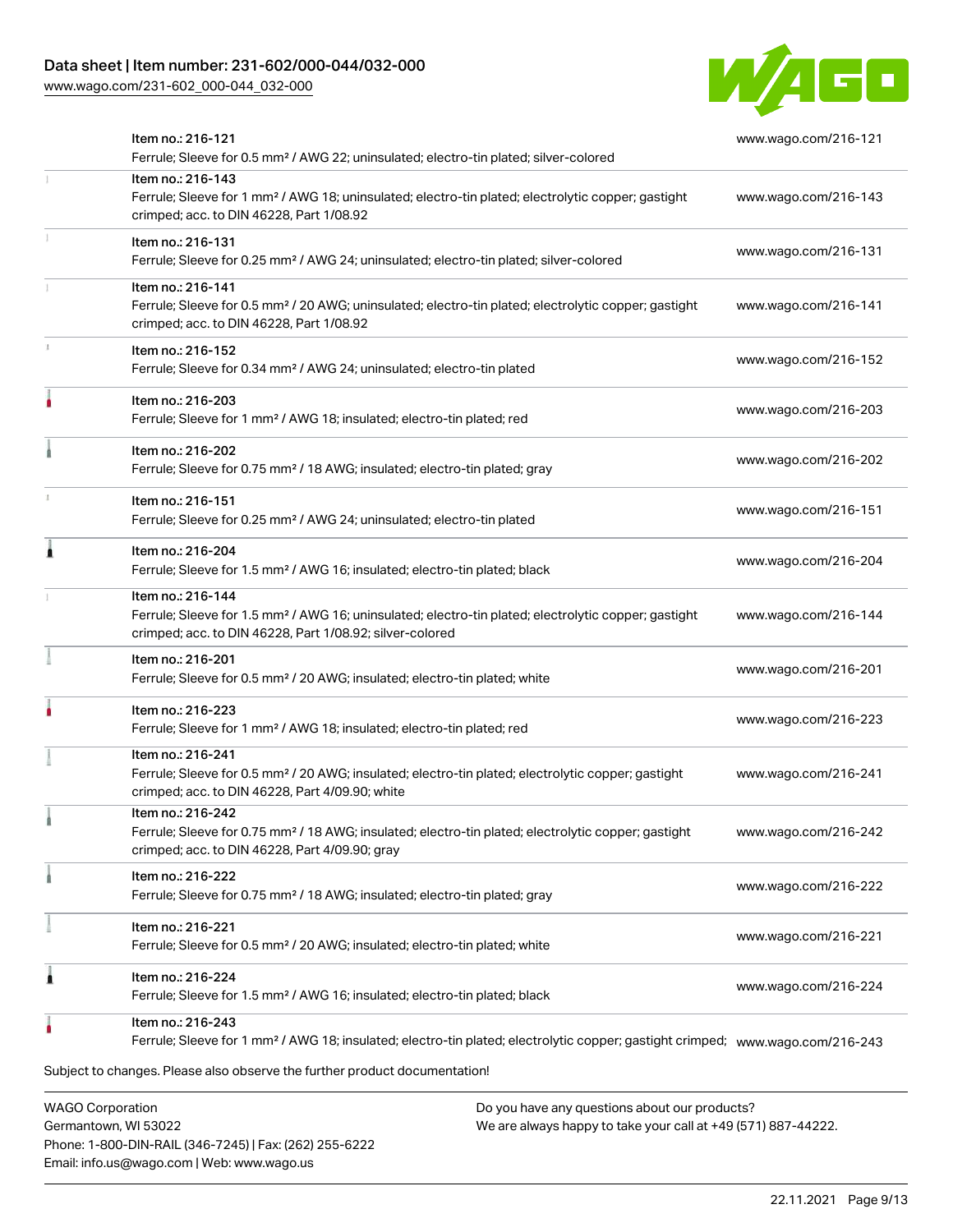# Data sheet | Item number: 231-602/000-044/032-000

[www.wago.com/231-602\\_000-044\\_032-000](http://www.wago.com/231-602_000-044_032-000)



acc. to DIN 46228, Part 4/09.90; red

| 1                                        | Item no.: 216-244<br>Ferrule; Sleeve for 1.5 mm <sup>2</sup> / AWG 16; insulated; electro-tin plated; electrolytic copper; gastight<br>crimped; acc. to DIN 46228, Part 4/09.90; black                  |                                               |     | www.wago.com/216-244 |
|------------------------------------------|---------------------------------------------------------------------------------------------------------------------------------------------------------------------------------------------------------|-----------------------------------------------|-----|----------------------|
|                                          | Item no.: 216-263<br>Ferrule; Sleeve for 1 mm <sup>2</sup> / AWG 18; insulated; electro-tin plated; electrolytic copper; gastight crimped; www.wago.com/216-263<br>acc. to DIN 46228, Part 4/09.90; red |                                               |     |                      |
| 1                                        | Item no.: 216-264<br>Ferrule; Sleeve for 1.5 mm <sup>2</sup> / AWG 16; insulated; electro-tin plated; electrolytic copper; gastight<br>crimped; acc. to DIN 46228, Part 4/09.90; black                  |                                               |     | www.wago.com/216-264 |
| 1                                        | Item no.: 216-284<br>Ferrule; Sleeve for 1.5 mm <sup>2</sup> / AWG 16; insulated; electro-tin plated; electrolytic copper; gastight<br>crimped; acc. to DIN 46228, Part 4/09.90; black                  |                                               |     | www.wago.com/216-284 |
|                                          | Item no.: 216-262<br>Ferrule; Sleeve for 0.75 mm <sup>2</sup> / 18 AWG; insulated; electro-tin plated; electrolytic copper; gastight<br>crimped; acc. to DIN 46228, Part 4/09.90; gray                  |                                               |     | www.wago.com/216-262 |
|                                          | Item no.: 216-301<br>Ferrule; Sleeve for 0.25 mm <sup>2</sup> / AWG 24; insulated; electro-tin plated; yellow                                                                                           |                                               |     | www.wago.com/216-301 |
|                                          | Item no.: 216-321<br>Ferrule; Sleeve for 0.25 mm <sup>2</sup> / AWG 24; insulated; electro-tin plated; yellow                                                                                           |                                               |     | www.wago.com/216-321 |
| ٠                                        | Item no.: 216-322<br>Ferrule; Sleeve for 0.34 mm <sup>2</sup> / 22 AWG; insulated; electro-tin plated; green                                                                                            |                                               |     | www.wago.com/216-322 |
|                                          | Item no.: 216-302<br>Ferrule; Sleeve for 0.34 mm <sup>2</sup> / 22 AWG; insulated; electro-tin plated; light turquoise                                                                                  |                                               |     | www.wago.com/216-302 |
| Insulations stops                        |                                                                                                                                                                                                         |                                               |     |                      |
| Insulation stop                          |                                                                                                                                                                                                         |                                               |     |                      |
|                                          | Item no.: 231-672<br>Insulation stop; 0.75 - 1 mm <sup>2</sup> ; dark gray                                                                                                                              |                                               |     | www.wago.com/231-672 |
|                                          | Item no.: 231-670<br>Insulation stop; 0.08-0.2 mm <sup>2</sup> / 0.2 mm <sup>2</sup> "s"; white                                                                                                         |                                               |     | www.wago.com/231-670 |
|                                          | Item no.: 231-671<br>Insulation stop; 0.25 - 0.5 mm <sup>2</sup> ; light gray                                                                                                                           |                                               |     | www.wago.com/231-671 |
| <b>Downloads</b><br><b>Documentation</b> |                                                                                                                                                                                                         |                                               |     |                      |
| <b>Additional Information</b>            |                                                                                                                                                                                                         |                                               |     |                      |
| <b>Technical explanations</b>            |                                                                                                                                                                                                         | 2019 Apr 3                                    | pdf | Download             |
|                                          | Subject to changes. Please also observe the further product documentation!                                                                                                                              |                                               |     |                      |
| <b>WAGO Corporation</b>                  |                                                                                                                                                                                                         | Do you have any questions about our products? |     |                      |

WAGO Corporation Germantown, WI 53022 Phone: 1-800-DIN-RAIL (346-7245) | Fax: (262) 255-6222 Email: info.us@wago.com | Web: www.wago.us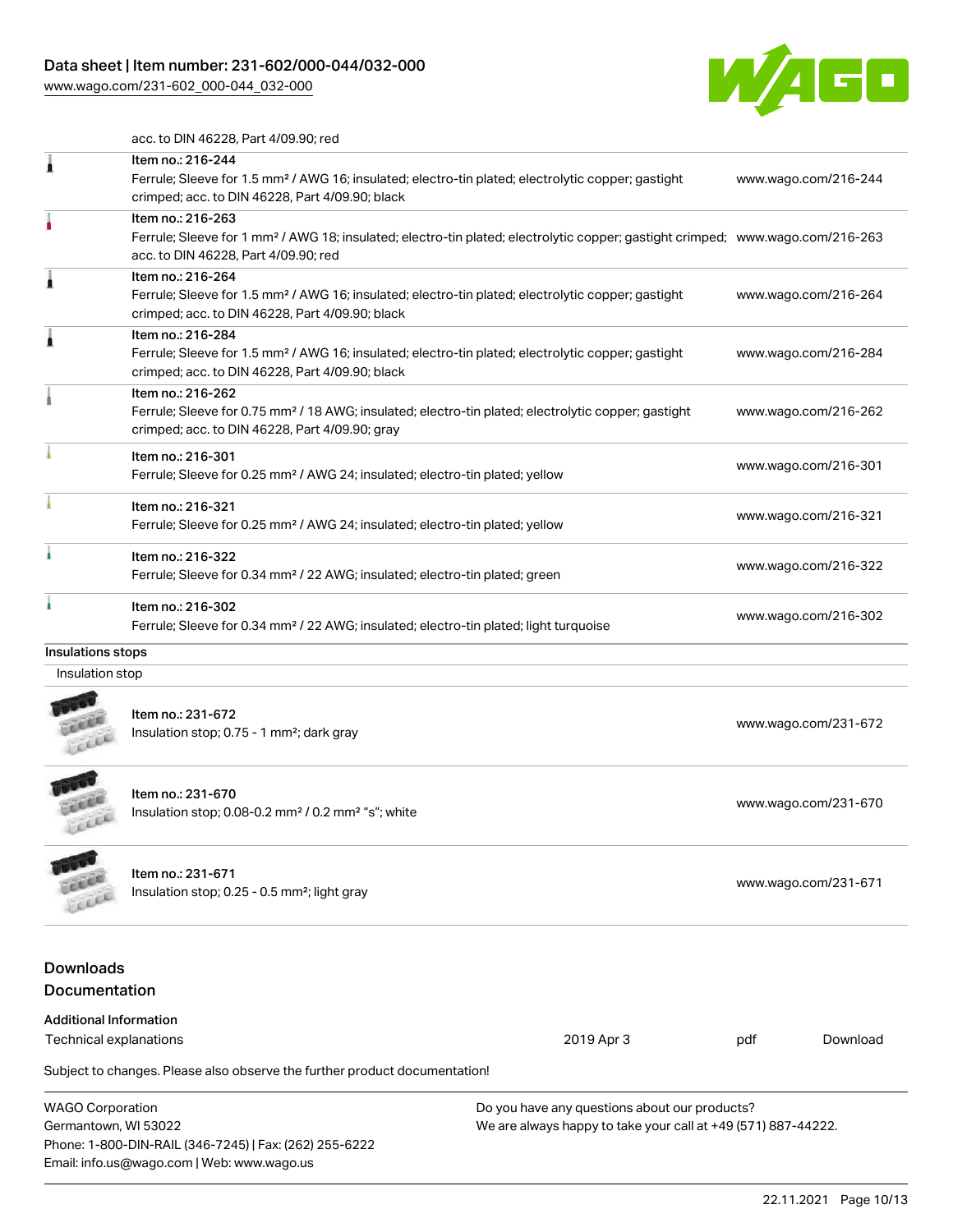

## Installation Notes



Inserting a conductor via 3.5 mm screwdriver – CAGE CLAMP® actuation parallel to conductor entry.



Inserting a conductor via 3.5 mm screwdriver – CAGE CLAMP® actuation perpendicular to conductor entry.



Inserting a conductor into CAGE CLAMP® unit via operating lever (231-291).



Inserting a conductor via operating tool.

#### Coding



Coding a male header – fitting coding key(s).

Subject to changes. Please also observe the further product documentation!

WAGO Corporation Germantown, WI 53022 Phone: 1-800-DIN-RAIL (346-7245) | Fax: (262) 255-6222 Email: info.us@wago.com | Web: www.wago.us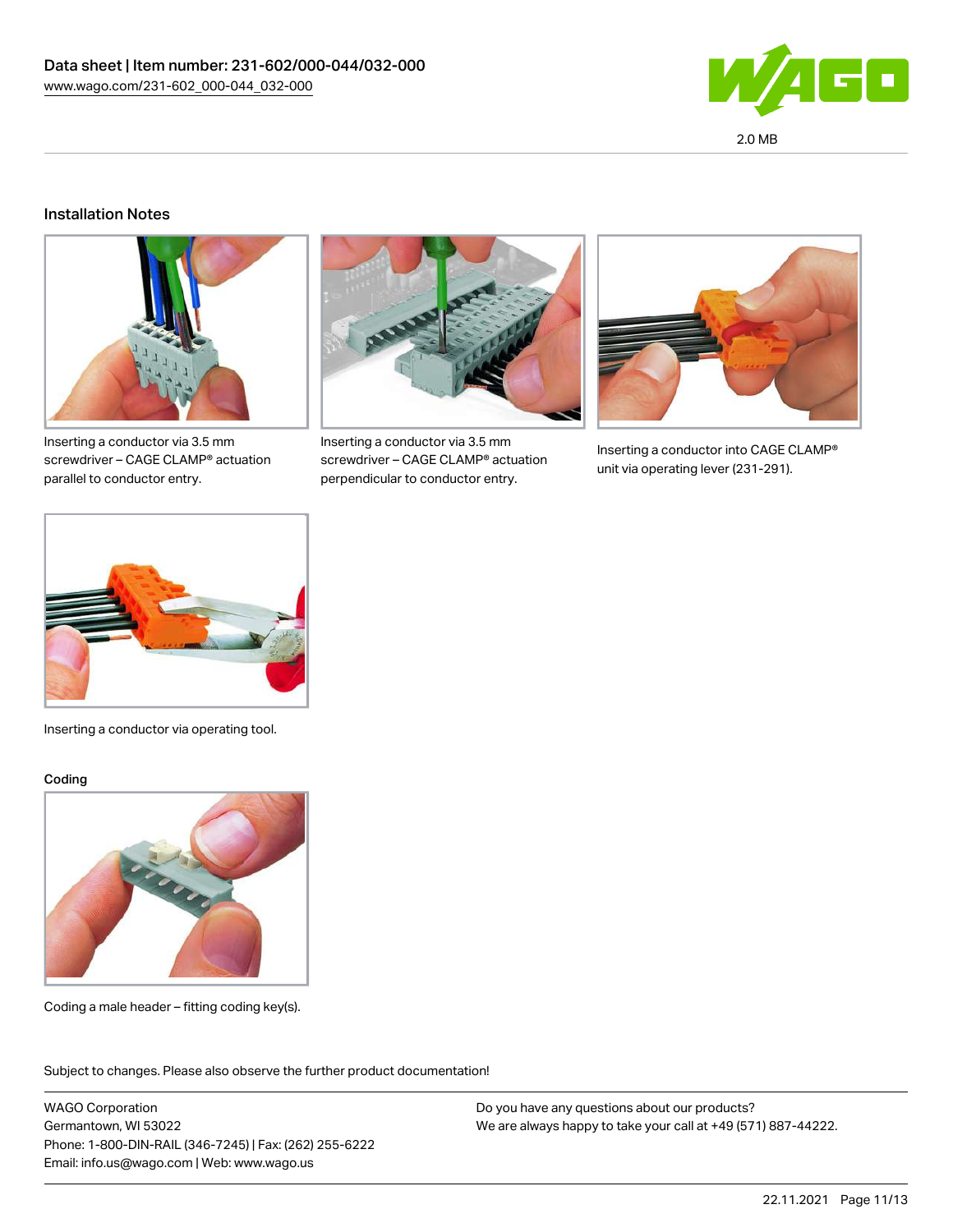



Testing – female connector with CAGE CLAMP®

Integrated test ports for testing perpendicular to conductor entry via 2 or 2.3 mm Ø test plug

Installation



Male connector with strain relief plate



Strain relief housing shown with a male connector equipped with CAGE CLAMP®

Marking

Subject to changes. Please also observe the further product documentation!

WAGO Corporation Germantown, WI 53022 Phone: 1-800-DIN-RAIL (346-7245) | Fax: (262) 255-6222 Email: info.us@wago.com | Web: www.wago.us